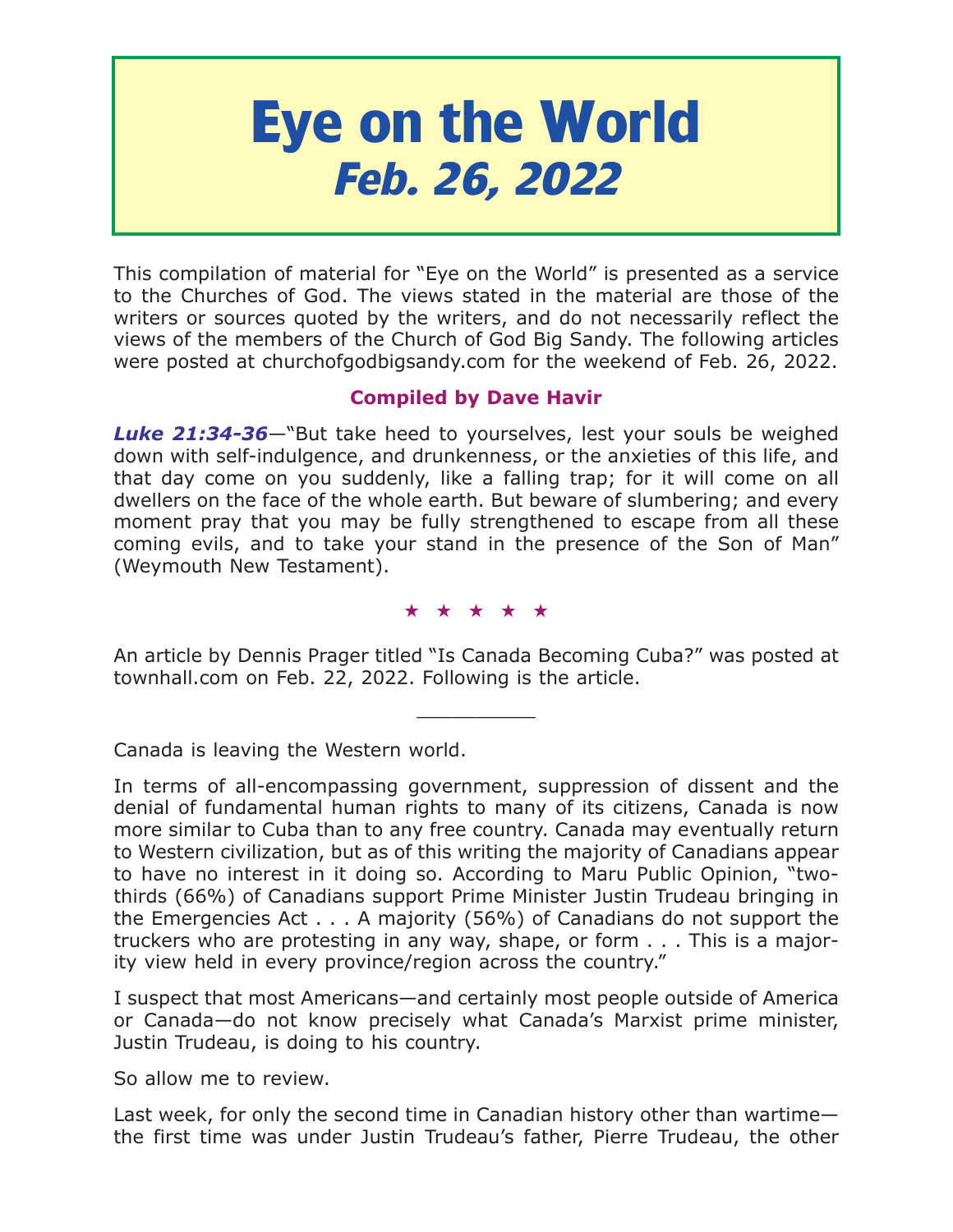Marxist to govern Canada—Justin Trudeau invoked the Emergencies Act. This statute enables a Canadian prime minister to suspend fundamental human rights and rule as a dictator.

The CBC described in detail how Trudeau is using the Emergencies Act to destroy the lives of Canadian dissidents. This should be read carefully. Such policies have never been enacted by a Western country against its own citizens (with the extremely rare exceptions of those actively engaged in terrorism):

"Using powers granted under the Emergencies Act, the federal government has directed banks and other financial institutions to stop doing business with people associated with the anti-vaccine mandate convoy occupying the nation's capital.

"The government's new directive, called the 'emergency economic measures order,' goes beyond asking banks to simply stop transferring funds to protest organizers. The government wants banks to stop doing business with some people altogether.

"The order says that banks and other financial entities (like credit unions, coops, loan companies, trusts and cryptocurrency platforms) must stop 'providing any financial or related services' to people associated with the protests—a move that will result in frozen accounts, stranded money and canceled credit cards.

"The Emergencies Act gives authorities the power to freeze the finances of those connected to blockades and protests, and the consequences could last long after the demonstrations end . . .

"The regulation's definition of a "designated person" also includes . . . anyone sending funds to support these protests . . .

"Mark Blumberg is a lawyer at Blumberg Segal LLP who specializes in nonprofit and charity law. In an interview, he said that, while the Emergencies Act gives banks time-limited powers, these institutions 'may just decide to shut the person's account down' because there could be 'huge risks' for banks servicing these customers in the future. Banks will be working with law enforcement to decide who should be 'de-banked.'

"A senior government official said . . . police could gather the names and license plate numbers of people participating in a protest or an unlawful assembly and share that information with FINTRAC (Financial Transactions and Reports Analysis Centre of Canada) . . .

"Former CSIS (Canadian Security Intelligence Service) senior strategic analyst Jessica Davis (said) 'the people who are participating in the protest aren't going to be able to do things like pay bills, pay their hotel bills. They will eventually run out of supplies as well . . .

"With access to bank accounts and credit cards and other financial instruments suspended, protesters won't be able to pay for things like hotel and fuel bills . . .

"Over the longer term, Davis said, it may be hard for some of the truckers participating to ever find work again because they could lack the necessary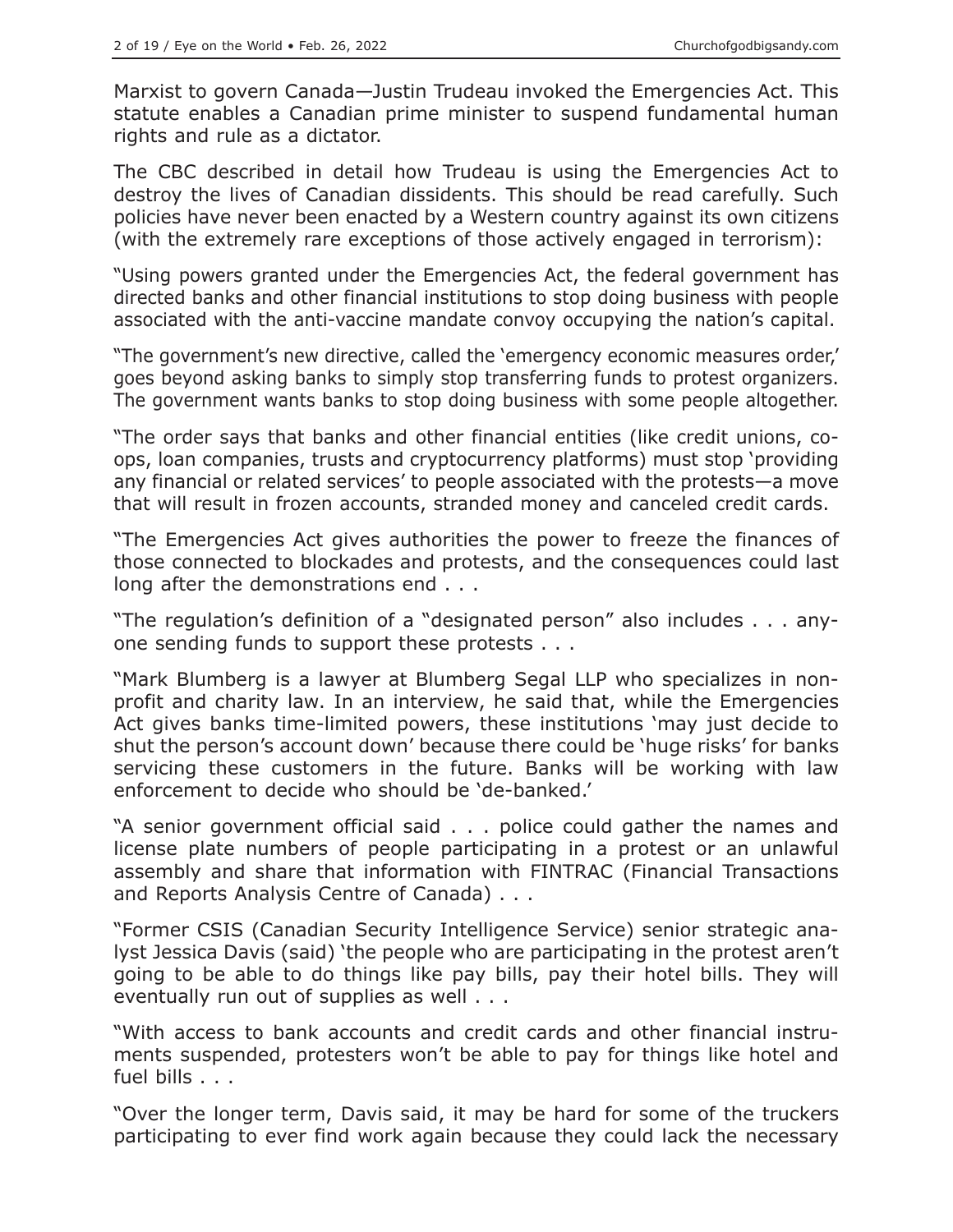insurance to operate a big rig. 'Paying bills, paying rent and any kind of dayto-day financial transaction can be stopped for people who are part of the protest movement,' she said. There may also be some 'unintended consequences' from frozen accounts, such as suspended alimony and child support payments, Davis said. 'It's going to be very difficult for them.'

"Banks have been granted immunity against legal action in the event of disputes over whether someone should have been denied financial services. 'No proceedings under the Emergencies Act and no civil proceedings lie against an entity for complying with this Order,' the regulations read."

None of these life-ruining, due-process-defying measures is necessary. The truckers' demonstrations could have been ended by arresting drivers who would not move their trucks or simply just towing their trucks. The purpose of these regulations is to destroy dissenters and deter future dissent. In a word, it is to ruin the lives of those who disobey Justin Trudeau.

As one who has followed Canadian life over the decades—I have lectured in nine of Canada's 10 provinces—the moral descent of Canada is depressing but not especially surprising. Since I was in college in the 1970s, I traveled abroad every year of my life except in 2020—to some 130 countries. I not only took interest in the countries I visited but in the tourists who visited them. I recall well that when I was young, many young Canadians stitched a Canadian flag onto their backpacks. As almost no tourists from other nations did that, I asked Canadians why they did. Their reason was to identify themselves as Canadian rather than as American.

I am not the first observer of Canadians to note that a major part of Canadian identity—especially among Canadian elites—is being a not-American. Many Canadians were and remain first and foremost not-Americans. Other than that, not much defines Canadians. And when a nation stands essentially for nothing, bad things eventually happen—because nothingness is eventually filled or replaced by bad.

On my radio show, I once asked the late Charles Krauthammer, one of the most insightful commentators of this era, what he saw as the greatest difference between his native Canada and his adopted country, the United States. Without hesitation, he said that in America the national motto is "Life, Liberty, and the Pursuit of Happiness," and in Canada it is "Peace, Order, and Good Government."

The first inspires a nation. The second doesn't.

Upon the death of Fidel Castro, Justin Trudeau gave the most positive assessment of the Cuban tyrant of any Western leader. It is worth quoting in full because it demonstrates Trudeau's affection for communism and because Trudeau is transforming Canada into Cuba:

"It is with deep sorrow that I learned today of the death of Cuba's longest-serving President. Fidel Castro was a larger than life leader who served his people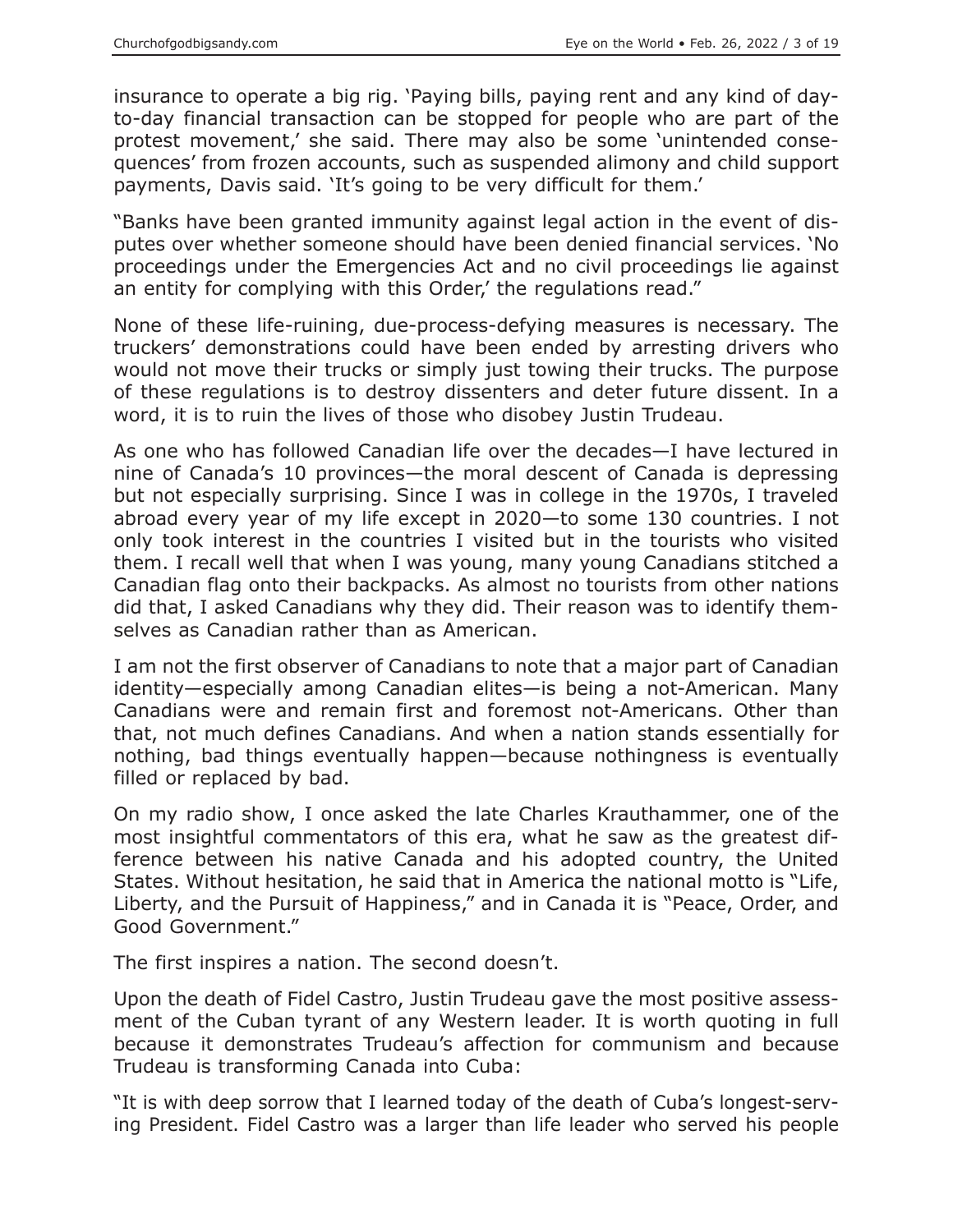for almost half a century. A legendary revolutionary and orator, Mr. Castro made significant improvements to the education and healthcare of his island nation.

"While a controversial figure, both Mr. Castro's supporters and detractors recognized his tremendous dedication and love for the Cuban people who had a deep and lasting affection for 'el Comandante.'

"I know my father was very proud to call him a friend and I had the opportunity to meet Fidel when my father passed away. It was also a real honor to meet his three sons and his brother, President Raul Castro, during my recent visit to Cuba.

"On behalf of all Canadians, Sophie and I offer our deepest condolences to the family, friends, and many, many supporters of Mr. Castro. We join the people of Cuba today in mourning the loss of this remarkable leader."

There does remain one major difference between Canada and Cuba. Few Cubans support their Marxist leaders, but most Canadians support theirs. They don't know what they're in for.

#### ★★★★★

An article by Kurt Schlichter titled "Trudeau's Canadian Fascism Is a Bigger Threat to America Than Putin" was posted at townhall.com on Feb. 24, 2022. Following is the article.

 $\overline{\phantom{a}}$  , where  $\overline{\phantom{a}}$ 

Putin has sent has 100K+ troops into the fake separatist regions of Ukraine, and that's bad. But the morphing of Canada into a fascist state before our eyes is exponentially worse. A garbage elite on our border—with the disgraceful support of 65% of American Democrats—has declared war upon the working class, outraged that mere peasants are refusing to submit to their betters. Due process, free speech, not beating the brains out of old ladies with walkers—these basics have gone by the wayside and our senile president, with his coterie of aspiring Castros—though Castro was potent enough to impregnate Trudeau's trash mommy while our ruling class can't make it happen unless they are on a Zoom call—have said nothing publicly. But privately, they are taking notes. They love the idea of criminalizing dissent—look at the January 6th witch trials—and they are taking notes.

And while Ukraine is bad, this is about us and our country and whether we will remain free or slide into a corporate-abetted social credit dictatorship.

I like Ukrainians. I deployed with them. I trained them in Ukraine. They like to party and they like to fight invaders. I get no problem giving them weapons to kill Russians. I hope the corpses of invaders are piled like cordwood as the Ukes channel the Finns when the Russian dictator-du-jour Stalin sent troops into reindeer land back in 1939. But the worst-case scenario if Putin takes over Ukraine—he's actually only likely to secure some strategic chunks of it, but whatever—is that Putin adds Ukraine back into the Russian sphere of influence where it has resided for centuries anyway. As obnoxious as it is, we can live with that.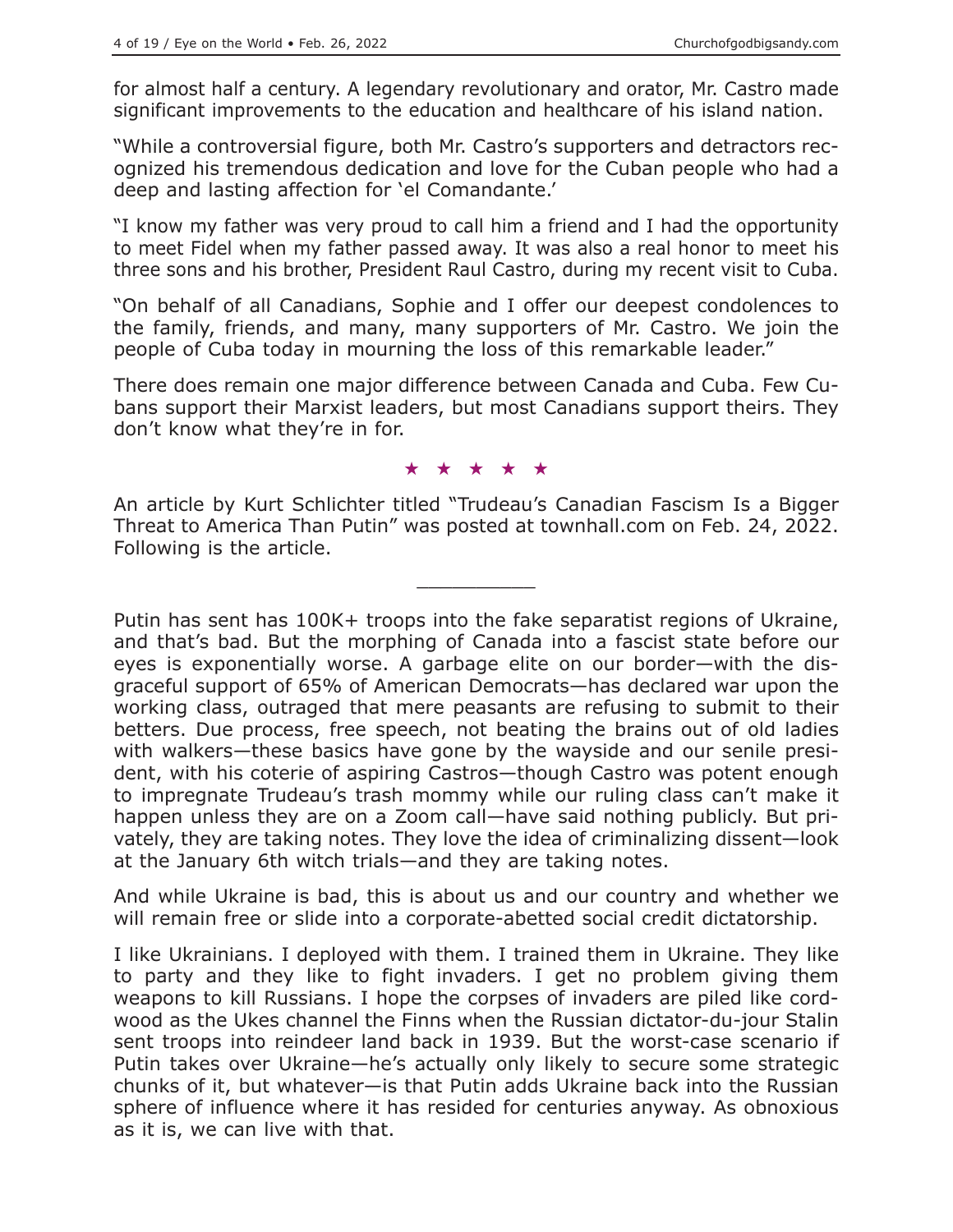But we cannot live under tyranny here. Canada is right next door, and this is a dress rehearsal for the kind of tyranny our own garbage ruling class would love to inflict here. Sadly, the majority of Canadians and their disgusting MPs seem to support treating the Anglo-Saxon legacy of human rights and democracy like Eric Swalwell treats his boxers after a chili cook-off. They have proven themselves unfit to be a free people and are happy to slide into serfdom.

I don't care what happens to a bunch of maple leaf sissies who prefer a thug-powered nanny state that suppresses dissent and scoffs at due process. I do care that this constitutes inspiration to Democrats here at home. And for that reason, on Kurt's "Things I Care About" chart, "Canadian Fascism" is number one with a bullet.

It is tougher but not impossible for this to happen here. We have protections and structures that will help prevent that from ever having to happen again, like the Constitution. Canada doesn't. Nor does it have a heritage of freedom as we do. Canada is packed with the invertebrate descendants of the crowngroveling traitors who fled when we held our last revolution. Submission is in their blood but, we can hope, not ours.

With our federalist structure, the kind of goose-stepping conformity the black-faced caudillo can impose in Canada is not possible here. You can have bastions of the kind of mini-fascism that unsatisfied suburban chardonnay women love in California and New York, but you can also have free states like Florida and Texas. That takes the pressure off—if you get tired enough you move to where there's freedom (as millions have).

We also have courts that function, at least at the SCOTUS level. Certainly, they are not perfect, but there's at least some chance that if/when the government decided to steal the money of dissenters because of Muh Emergency—everything is always an emergency that requires we give them more of our money and freedom—the Supreme Court might step in to stop it, probably 5-4. This is because we have a Constitution that recognizes that rights are not privileges the government invented and can provide or withdraw as it pleases, but are instead endowed upon us by our Creator.

And if all that fails, we have 400 million guns.

Now, our garbage ruling class hates all that. Rights are an obstacle to them, and freedom is defiance. Recently, we were informed by the regime's minions that the idea of freedom is a manifestation of white supremacy. Geniuses on Twitter offer typically inept leftist memes—leftists simply cannot meme—that our freedom does not override wussy pinkos' safety. In fact, rights override everything, including wussy leftist lives. It overrides our lives too since we would rather die fighting for them than exist without them. After all, we are not submissives from Ottawa.

But the danger is there, and that peril dwarfs the dangers of some Slavic squabble across the globe. Again, this does not mean Ukraine is unimportant; Putin's campaign will have all sorts of bad effects, though mostly for the Western Europeans who imagined that great power coopetition ended simply because the US imposed a Pax Americana. Sniveling weasels like the insufferable David French want to focus on Ukraine over Canada for obvious reasons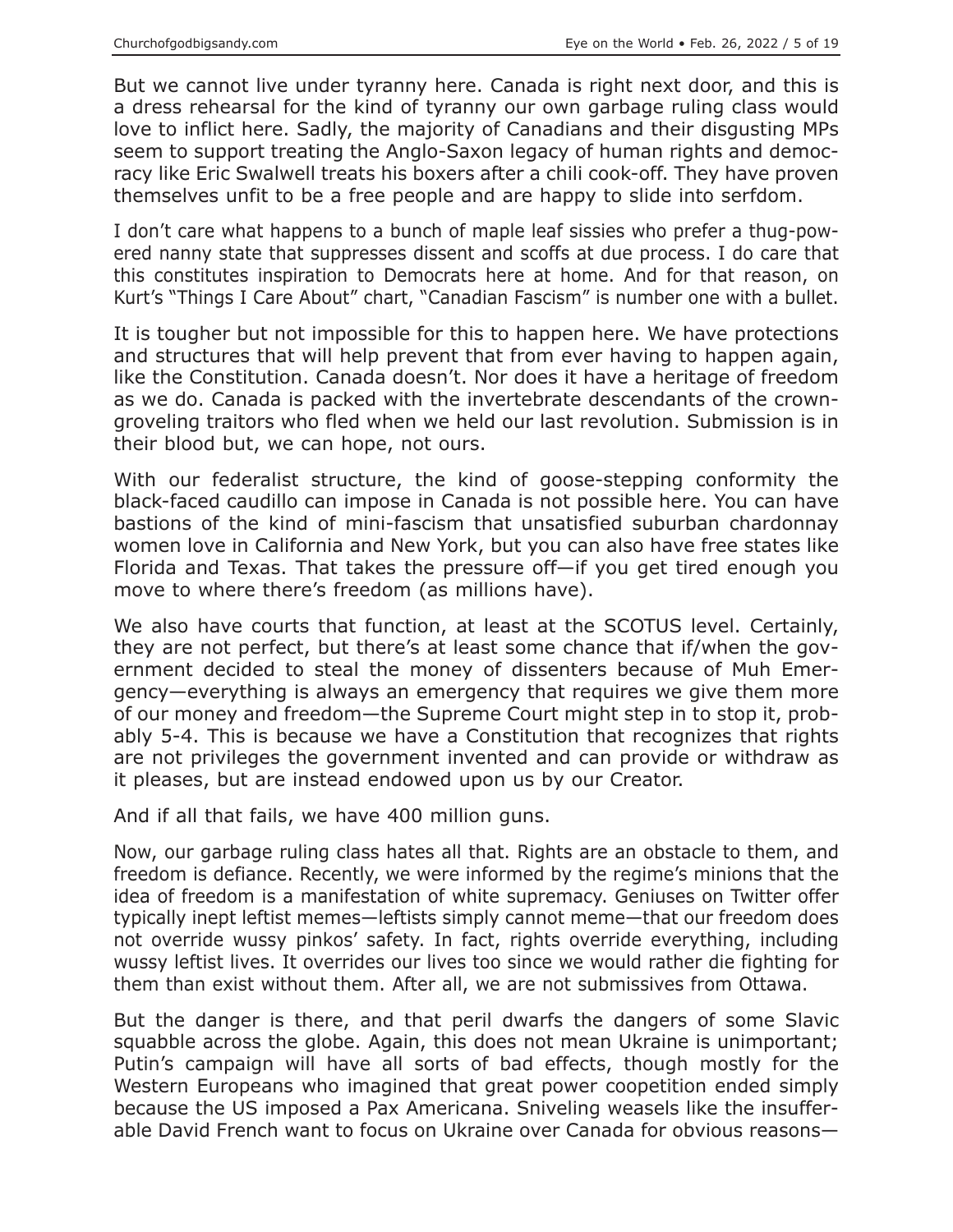it's much more beneficial to the ruling caste to focus on some far-flung fracas than the ruling caste's corruption, failure, and tyranny initiative here at home.

The rulers of Canada have more in common with the American establishment than with their own people, and America's establishment clearly prefers Trudeaueans to those knuckle-dragging Jesus gun people who sweat when they work. The idea that what happened in Canada cannot happen here—particularly with the eager participation of corporate accomplices to create a Chi Com-esque social credit regime that punishes dissent by eliminating dissenters' ability to work and live within the economy—is ludicrous. It not only can happen here but the Democrats actively want it to.

Ukraine has its challenge, but we have our own. Good luck to Ukraine, but if it is ruled by corrupt Ukrainians—on my first trip there we were delayed because the government would not let us take off without a bribe—or by corrupt Russians is much less significant to us than the vital question of whether the dictatorship metastasizing on our northern border is going to spread into our country.

Good luck, Ukrainians. We wish you well. Kill lots of Putin's thugs. We are happy to provide you the means to do it. But we need to solve our problems here before we solve yours there. There is nothing more important than our freedom, and that's under attack right now right next door.

★★★★★

An article by Jeff M. Lewis titled " 'You Will Know Them by Their Fruits' " was posted at americanthinker.com on Feb. 19, 2022. Following are excerpts of the article.

 $\overline{\phantom{a}}$  , where  $\overline{\phantom{a}}$ 

All of which reminds me of a quote from the Bible; the New Testament Gospel of Matthew, chapter 7: "Beware the false prophets, who come to you in sheep's clothing, but inwardly they are ravenous wolves. You will know them by their fruits."

Sometimes it takes me a while for the impact of events to sink in. I try to tune out the talking heads with their conventional wisdom, and not rush to judgment. I believe that most Americans and I usually try to give most folks the benefit of the doubt. However, it is increasingly clear we can no longer do that.

With every issue, with every passing day, there is more news (when the news is honestly reported) that shows us exactly who these people are. They have anointed and installed themselves at the top of our government, from the Oval Office to each executive branch and its myriad government bureaucracies. They have established a clear pattern of behavior and are no longer hiding their motives or their intentions. Everything is on full display.

Leftists are leftists, whether in America, the Soviet Union, Vietnam, Venezuela, Cuba, or China. They are easily identified. We are increasingly able to discern the truth about who they are, and that they intend to rule over us or they will crush us and burn everything down around us. There is no longer any question about it.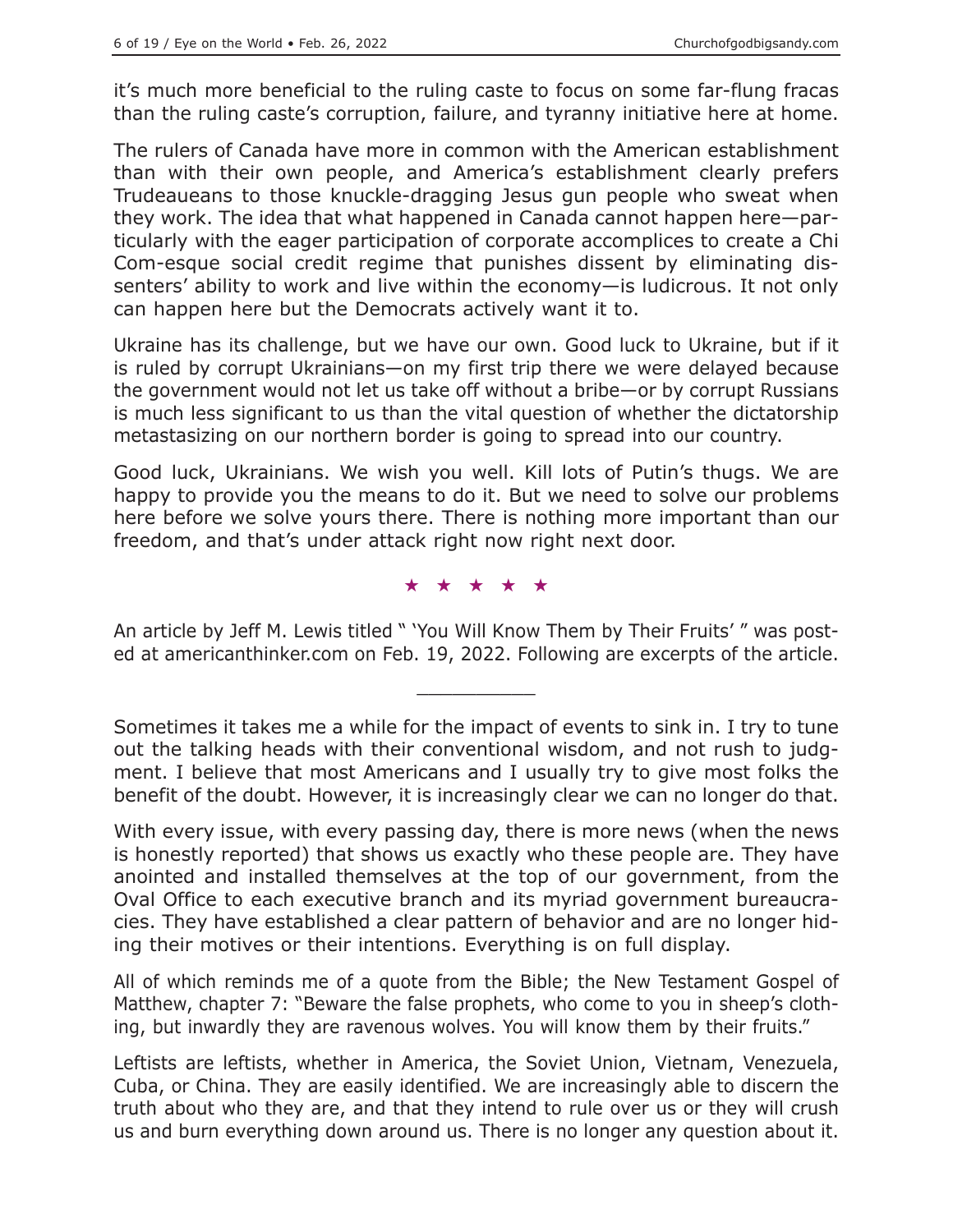Canada's "Freedom Truckers" have peacefully demonstrated against the oppressive covid mandates. It is no secret these mandates have had a crushing effect on the economy, the supply chain, and have caused a ripple effect throughout the labor market.

So what is a leftist dictator and wolf in sheep's clothing to do? Well, Canadian Prime Minister Justin Trudeau refused to be challenged on "the science" and the governance. There was no overture of concern when he invited the truckers to sit down with him and discuss the issue so that he could listen to their demands, or maybe even to make some half-baked, symbolic gestures of goodwill.

Nope.

- First, Trudeau ran away and hid, citing a positive test for covid.
- Then he let everyone who was listening know he's a leftist, statist dictator.
- $\blacksquare$  He has continued to slander the movement by calling it "racist" and "fringe."

■ Trudeau repeatedly threatened to employ the power of the state against the truckers to disperse their demonstrations—something his police finally did on Friday.

Trudeau's Stalinist-inspired machine has seized the money deposited in the truckers' GoFundMe account. Canada's version of state-controlled, propaganda ministers and Pravda media outlets have sung in collective unison to denounce the freedom movement and have made sure there is ne'er a good word uttered in favor of any of the freedoms on which they also depend.

Meanwhile, for those old enough to remember, there are clear parallels between the current uprisings of the people and the Polish Solidarity movement of the 1980s.

[Joe Biden] stepped up to the teleprompter and weighed in on the tussle north of the border, encouraging Trudeau to use his "federal powers" to disperse the peaceful demonstrations. Knowing that, would the current occupant of the Oval Office ever do to us what Trudeau is doing to the Canadians? Will he have the courage to do that to American citizens?

Bet on it, because [Joe Biden] has been complicit with the Leftist cabal that installed him, and that steers the actions and policies coming from the White House. He apparently has no problem defying the Constitution or denying the constitutional rights promised to every American citizen.

The conservative news and information consumer must know where to look for updates, but one glaring example of the Biden administration's statist, Stalinist, views of governance is the denial of due process to those who protested at the Capitol. Biden's Justice Department has kept those people locked up in a manner that utterly violates the Constitution and oath of office of the President.

Their tactics are so repetitive and predictable it is pathetic. When citizens wear the wrong color ball cap or peacefully assemble to demand a redress of grievances before the government or demonstrate against a leftist cause or policy, one can be sure they have an effective, even devastating argument when the response from the left is "racist!" or "fascist!" or any other "-ist!" The adher-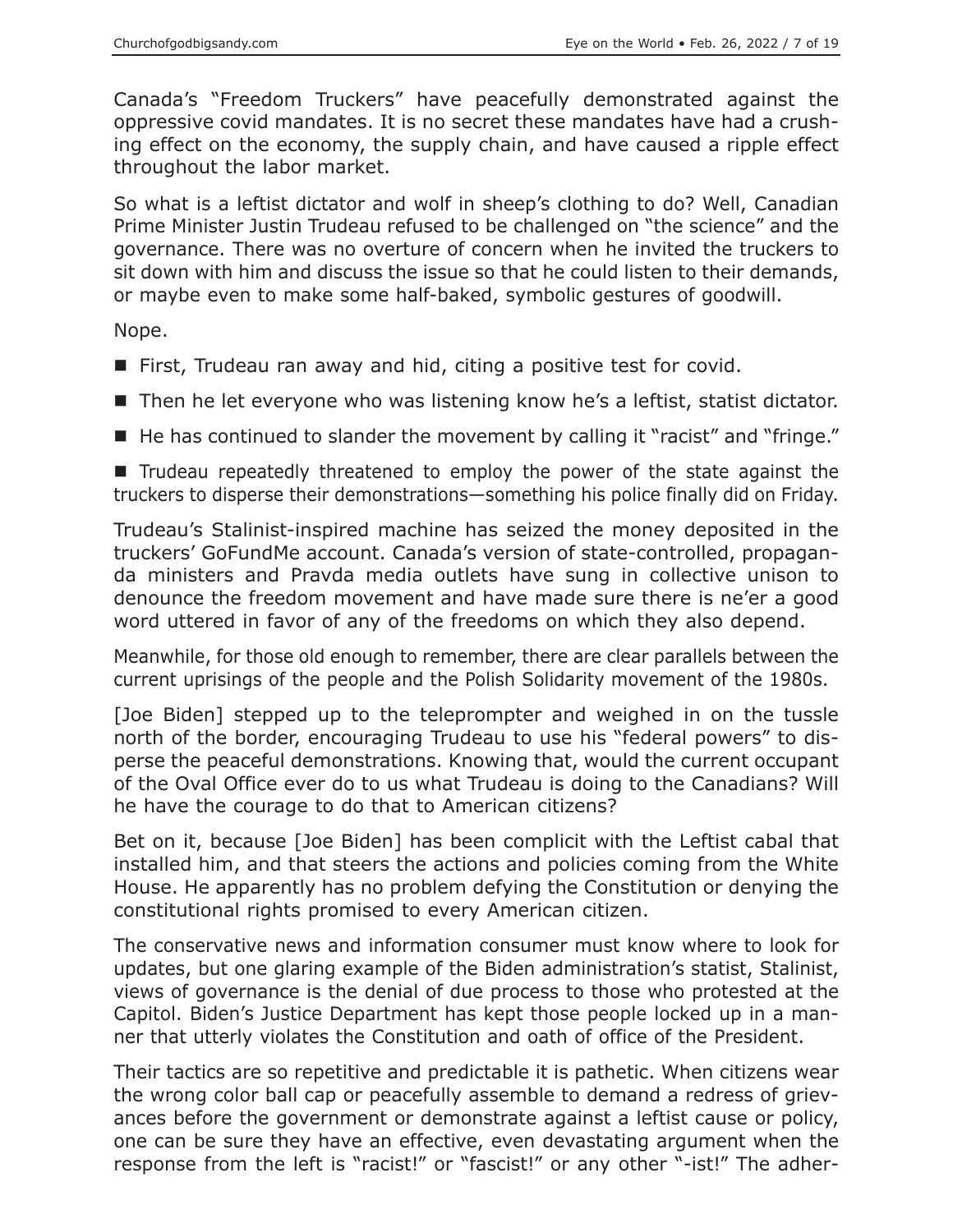ents to leftist ideologies detest that they must debate and win their arguments in the arena of ideas so, instead, they use every dirty trick they can think of.

There is no longer any doubt: Leftists intend to govern by force, against the will of the people if need be and, according to leftists, we had better get accustomed to it.

#### ★★★★★

An article by Dr. Gary M. Galles titled "Democracy vs. Liberty" was posted at cnsnews.com on Feb. 21, 2022. Following is the article.

 $\overline{\phantom{a}}$  , where  $\overline{\phantom{a}}$ 

In America, "democracy" or "democratic" is among the most common words used to justify or endorse positions or policies. "Democratic" is attached as an adjective whenever something is considered good politically (e.g., "our democratic way of life"), and "undemocratic" is attached to things being criticized (including almost everything that represents a loss for just about anyone).

Americans are constantly told we must fight for democracy. Leading up to elections, politicians extol the democratically expressed wisdom of the electorate they hope to represent (that those elected often then ignore or overturn). We are told that the American Revolution was for democracy, that people have died for our democratic right to vote, that each vote was crucial, that if you don't vote, you don't care about America, and so on. We even hear proposals to replace the Electoral College because it isn't democratic enough.

Such rhetoric ignores the fact that democracy can destroy liberty as well as preserve it.

■ For a minor example, ask, "Would I have more or less liberty if a majority vote picked my clothes each morning and my dinner each night?"

■ More importantly, ask, "Would I have more or less liberty if that was how my religion, my spouse, or my job was chosen, or how my take-home pay was determined?"

Currently, the "democratic" equals "I approve" approach has turned into a cottage industry about how America and the world face massive threats to our democracy. Good examples are President Biden's statement that "Democracy doesn't happen by accident. We have to defend it, fight for it, strengthen it, renew it," and his "Summit on Democracy" (ignoring the irony of how many things his administration has imposed or tried to impose against the wishes of most Americans). It is also illustrated by a Google search that turned up over 4.5 million hits for "threat to democracy."

Unfortunately, while democratically determining who will be entrusted with the reins of government may generally be the best hope to enable governments to change without bloodshed (although the precedent set by John Adams' acceptance of electoral defeat at the hands of Thomas Jefferson is also a critical American precedent), democracy is not America's core. Liberty is.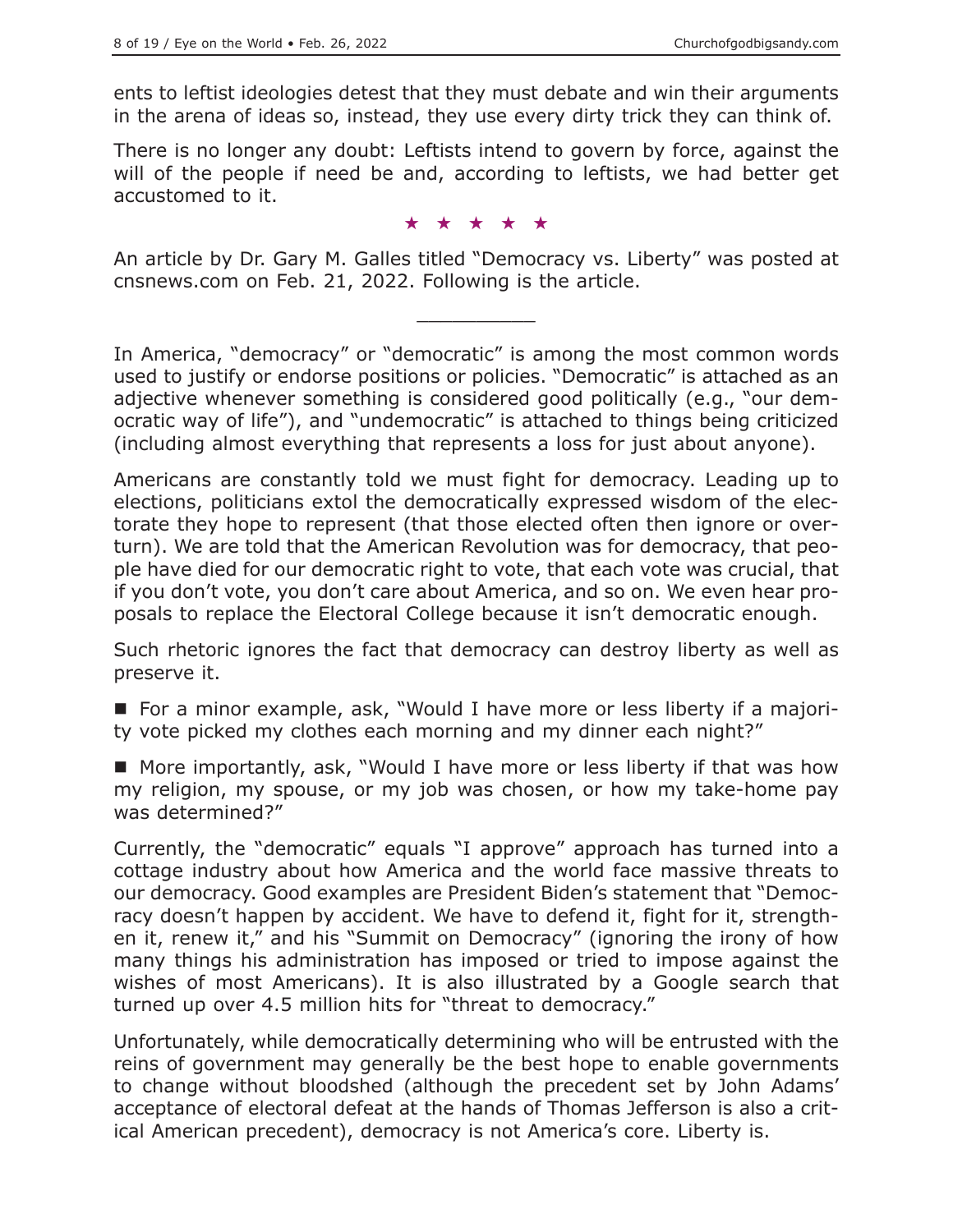Democracy, from America's Founding on, has been important only insofar as it served and defended liberty. You cannot take seriously our Founders' words without coming to that conclusion (e.g., George Washington's statement that "Your union ought to be considered as a main prop of your liberty . . . the love of the one ought to endear to you the preservation of the other"). It is why we have the Constitution, and particularly the Bill of Rights. After all, if whatever the majority decided "democratically" at a given time were always to be law, there would be no purpose in restrictions that explicitly put certain rights against government impositions beyond majority determination. It is also why Alexis de Tocqueville wrote that liberty, not democracy, was the central reason for our country's greatness in *"*Democracy in America."

Today, however, many fail to recognize liberty's primacy over democracy, and the lessons history teaches us about losing liberty despite, or sometimes because of, democracy. That makes it important to refocus attention on that central issue that gets so little attention in policy discussions.

The equation of democracy with liberty fails to distinguish between two quite different things. One is whether there is excessive power in government hands. The other is how those who will administer the government will be selected. Of crucial importance is that electing those who will wield excessive power does not eliminate, or even necessarily reduce, the threats such power poses to citizens the government is supposed to protect. After all, the test of dominant preference looks a lot like "might makes right," which stands in sharp contrast with liberty. Or as James Bovard put it, "Democracy must be something more than two wolves and a sheep voting on what to have for dinner." Democratic determination also means that the wishes of those who are in the minority on any issue are irrelevant to the outcome, rather than providing any significant voice in a result they will be forced to accept. Since all of us are in the minority on some issues, that is hardly an ideal to aim for.

The importance of understanding the very large gap between liberty and democracy was well expressed by F.A. Harper in his 1949 "Liberty: A Path to its Recovery": "Consider . . . all the acts of all the units of government for one day. How many among them were the proper functions of a liberal government . . . in how many instances did you have any opportunity or right to participate in the decision; if you disagreed with the decision, in how many instances was there anything that you could do about it? . . . Your 'liberty' in the process is that you enjoy the right to be forced to bow to the dictates of others, against your wisdom and conscience . . . the direct opposite of liberty."

Harper also recognized what is now driving an increasing wedge between democracy and liberty. We must remember that: "Government of even the best design should be used only where, in the interests of liberty, it becomes necessary to arrive at a singleness in pattern of conduct." When we need not all agree about our desires and the trade-offs we are willing to make—which is true for the vast majority of choices—liberty is the best democracy, in that each individual's choices matter. Substituting political democracy for economic democracy, when we need not agree on what to do, gives each of us less liberty in our lives (which is why federalism and freedom tend to increase or decrease together).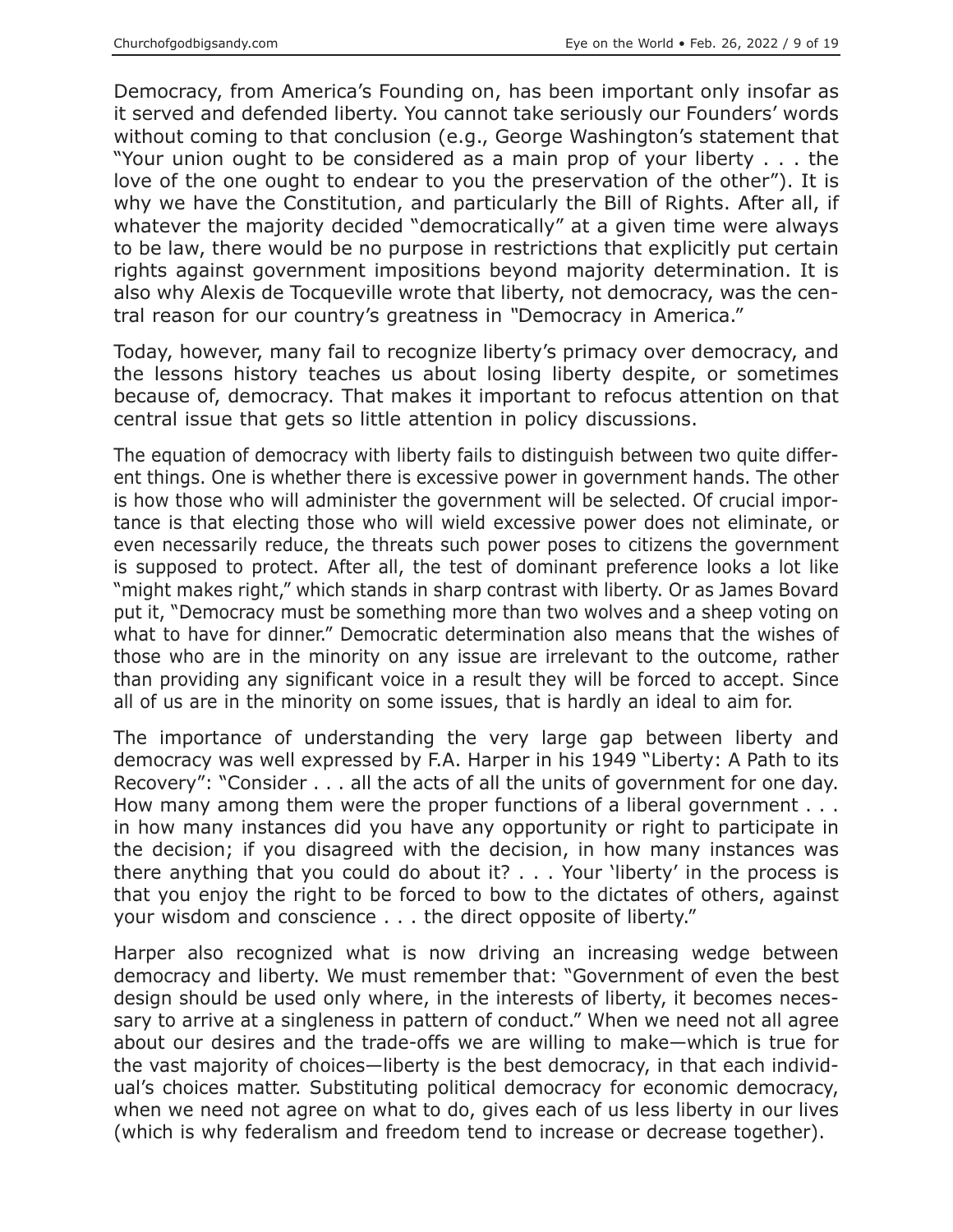America is already far beyond what can be justified as advancing our mutual well-being. And our government seems determined to double down on how far it oversteps, a strategy which necessarily shrinks liberty and the benefits only liberty can provide. That makes it worth noting that a maximum of democracy means a minimum of reliable protection for citizens' rights, which in turn means a minimum of liberty. If we thought carefully about that, "democracy" would no longer be the go-to word for good in politics, and liberty might get more attention.

#### ★★★★★

An article by Victor Davis Hanson titled "Why Is the Left Suddenly Worried About the End of Democracy?" was posted at townhall.com on Feb. 24, 2022. Following is the article.

 $\overline{\phantom{a}}$  , where  $\overline{\phantom{a}}$ 

What is behind recent pessimistic appraisals of democracy's future, from Hillary Clinton, Adam Schiff, Brian Williams and other elite intellectuals, media personalities, and politicians on the Left? Some are warning about its possible erosion in 2024. Others predict democracy's downturn as early as 2022, with scary scenarios of "autocracy" and Trump "coups."

To answer that question, understand first what is not behind these shrill forecasts.

They are not worried about 2 million foreign nationals crashing the border in a single year, without vaccinations during a pandemic. Yet it seems insurrectionary for a government simply to nullify its own immigration laws.

They are not worried that some 800,000 foreign nationals, some residing illegally, will now vote in New York City elections.

They are not worried that there are formal efforts underway to dismantle the U.S. Constitution by junking the 233-year-old Electoral College or the preeminence of the states in establishing ballot laws in national elections.

They are not worried that we are witnessing an unprecedented left-wing effort to scrap the 180-year-old filibuster, the 150-year-old nine-person Supreme Court, and the 60-year tradition of 50 states, for naked political advantage.

They are not worried that the Senate this year put on trial an impeached expresident and private citizen, without the chief justice in attendance, without a special prosecutor or witnesses, and without a formal commission report of presidential high crimes and misdemeanors.

They are not worried that the FBI, Justice Department, CIA, Hillary Clinton, and members of the Obama administration systematically sought to use U.S. government agencies to sabotage a presidential campaign, transition, and presidency, via the use of a foreign national and ex-spy Christopher Steele and his coterie of discredited Russian sources.

They are not worried that the Pentagon suddenly has lost the majority support of the American people. Top current and retired officers have flagrantly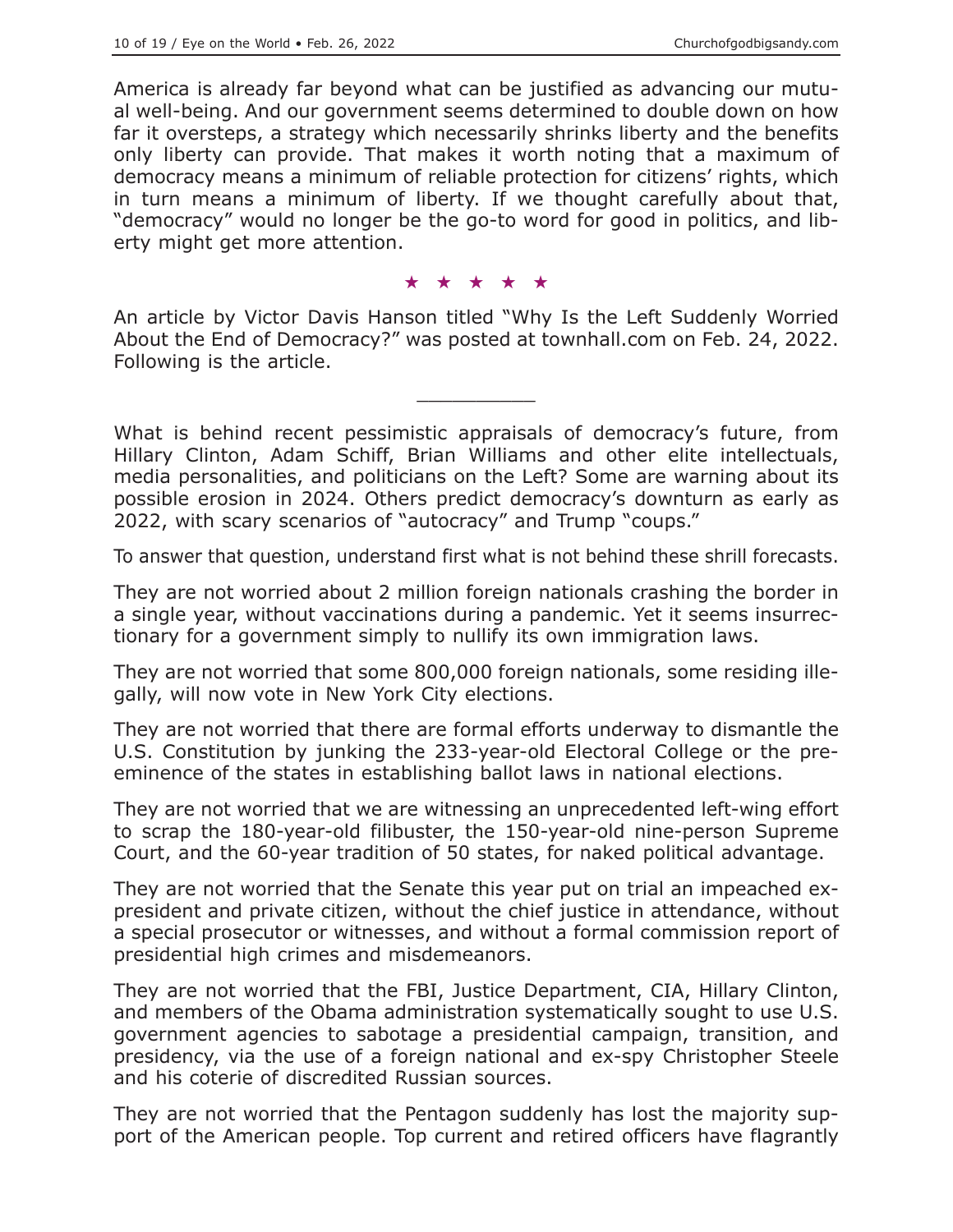violated the chain-of-command, the Uniform Code of Military Justice, and without data or evidence have announced a hunt in the ranks for anyone suspected of "white rage" or "white supremacy."

They are not worried that in 2020, a record 64 percent of the electorate did not cast their ballots on Election Day.

Nor are they worried that the usual rejection rate in most states of non-Election Day ballots plunged - even as an unprecedented 101 million ballots were cast by mail or early voting.

And they are certainly not worried that partisan billionaires of Silicon Valley poured well over \$400 million into selected precincts in swing states to "help" public agencies conduct the election.

What then is behind this new left-wing hysteria about the supposed looming end of democracy?

It is quite simple. The Left expects to lose power over the next two years both because of the way it gained and used it, and because of its radical, topdown agendas that never had any public support.

After gaining control of both houses of Congress and the presidency - with an obsequious media and the support of Wall Street, Silicon Valley, higher education, popular culture, entertainment and professional sports - the Left has managed in just 11 months to alienate a majority of voters.

The nation has been wracked by unprecedented crime and nonenforcement of the borders. Leftist district attorneys either won't indict criminals; they let them out of jails or both.

Illegal immigration and inflation are soaring. Deliberate cuts in gas and oil production helped spike fuel prices.

All this bad news is on top of the Afghanistan disaster, worsening racial relations, and an enfeebled president.

Democrats are running 10 points behind the Republicans in generic polls, with the midterms less than a year away.

Joe Biden's negatives run between 50 and 57 percent - in Donald Trump's own former underwater territory.

Less than a third of the country wants Biden to run for reelection. In many head-to-head polls, Trump now defeats Biden.

In other words, leftist elites are terrified that democracy will work too robustly.

After the Russian collusion hoax, two impeachments, the Hunter Biden laptop stories, the staged melodramas of the Kavanaugh hearings, the Jussie Smollett con, the Covington kids smear, and the Rittenhouse trial race frenzy, the people are not just worn out by leftist hysterias, but they also weary of how the Left gains power and administers it.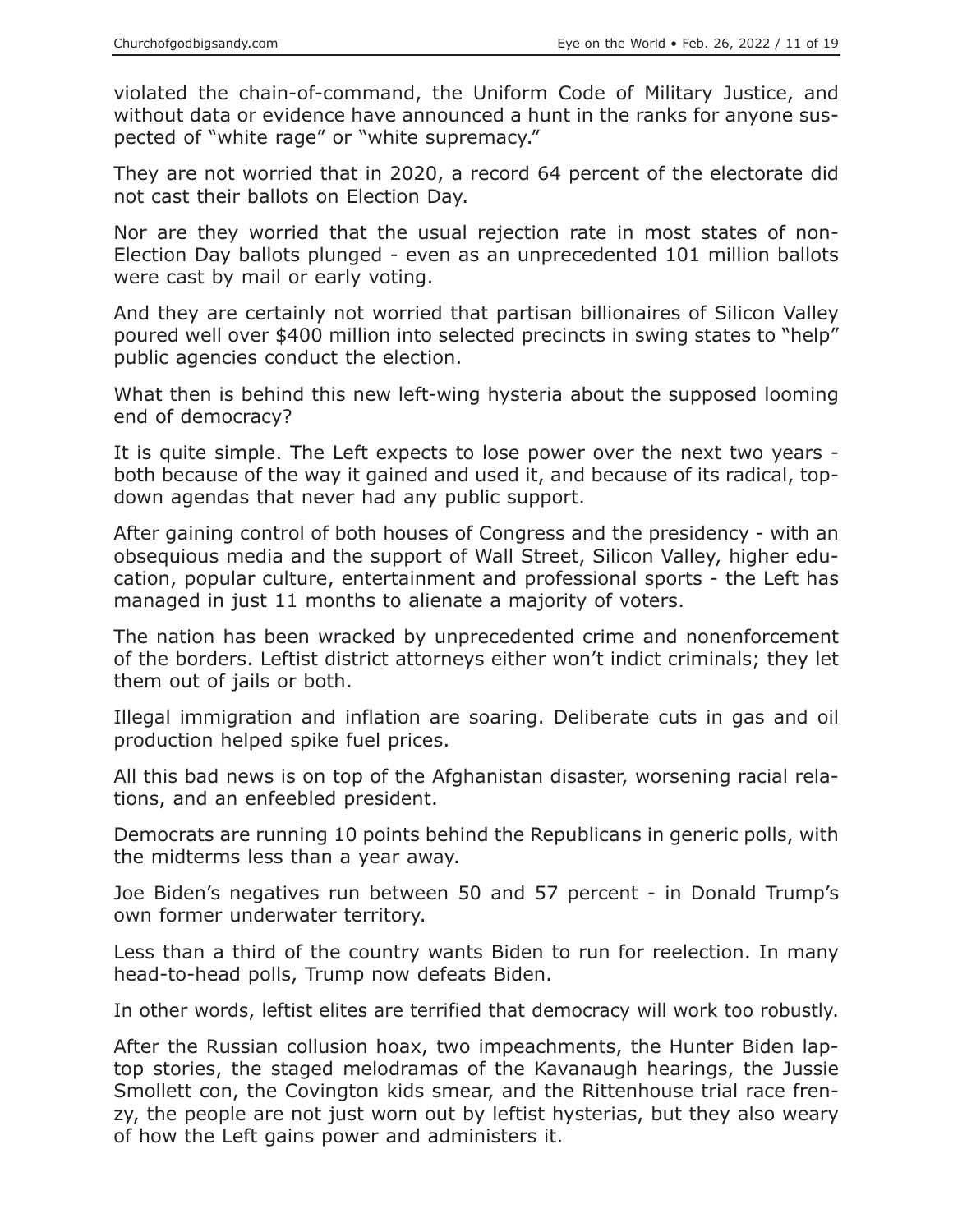If Joe Biden were polling at 70 percent approval, and his policies at 60 percent, the current doomsayers would be reassuring us of the "health of the system."

They are fearful and angry not because democracy doesn't work, but because it does despite their own media and political efforts to warp it.

When a party is hijacked by radicals and uses almost any means necessary to gain and use power for agendas that few Americans support, then average voters express their disapproval.

That reality apparently terrifies an elite. It then claims any system that allows the people to vote against the Left is not people power at all.

### ★★★★★

An article by Matt Vespa titled "The Two Tweets From Harris and Biden About Russia That Did Not Age Well" was posted at townhall.com on Feb. 22, 2022. Following are excerpts of the article.

 $\overline{\phantom{a}}$  , where  $\overline{\phantom{a}}$ 

Russia invaded Ukraine yesterday. Russian troops entered the eastern part of the country, where the two would-be Russian separatist republics were recognized as independent states by Moscow. Biden did nothing. Oh no, wait—that's not fair. He sanctioned them, which I'm sure sent chill down Putin's spine. Moscow knows it can inch closer and closer on this issue because Joe can't do anything. He won't do anything. He's part of the old Obama era, who were kicked around all over the world because everyone knew their hand. Joe is even worse. Yet, he was Mr. 'Tommy Toughnuts' when it came to Russia during the 2020 election.

 "Vladimir Putin doesn't want me to be President. He doesn't want me to be our nominee. If you're wondering why—it's because I'm the only person in this field who's ever gone toe-to-toe with him," Biden said in a tweet back in February of 2020.

He wants you to be president—because he knows you can't do the job. He's invaded. We're running away again. And all you did was slap some sanctions.

Over the weekend, it was reported that Putin and Biden would meet for a summit on the basis that Russia does not invade Ukraine. It was one of those 'in principle' agreements. Yeah, that's not happening. The Russians say there are no concrete plans on their end, and with this invasion—it's probably not going to happen.

Yet, meeting one-on-one with the Russian president. Isn't that a bad idea or something? That's what Harris felt in 2018 when Trump was in office.

■ "The President [Trump] should not be meeting one-on-one with Vladimir Putin. We must hold Russia accountable for their attacks in 2016."

Yeah, neither of these chest-beating declarations aged well.

★★★★★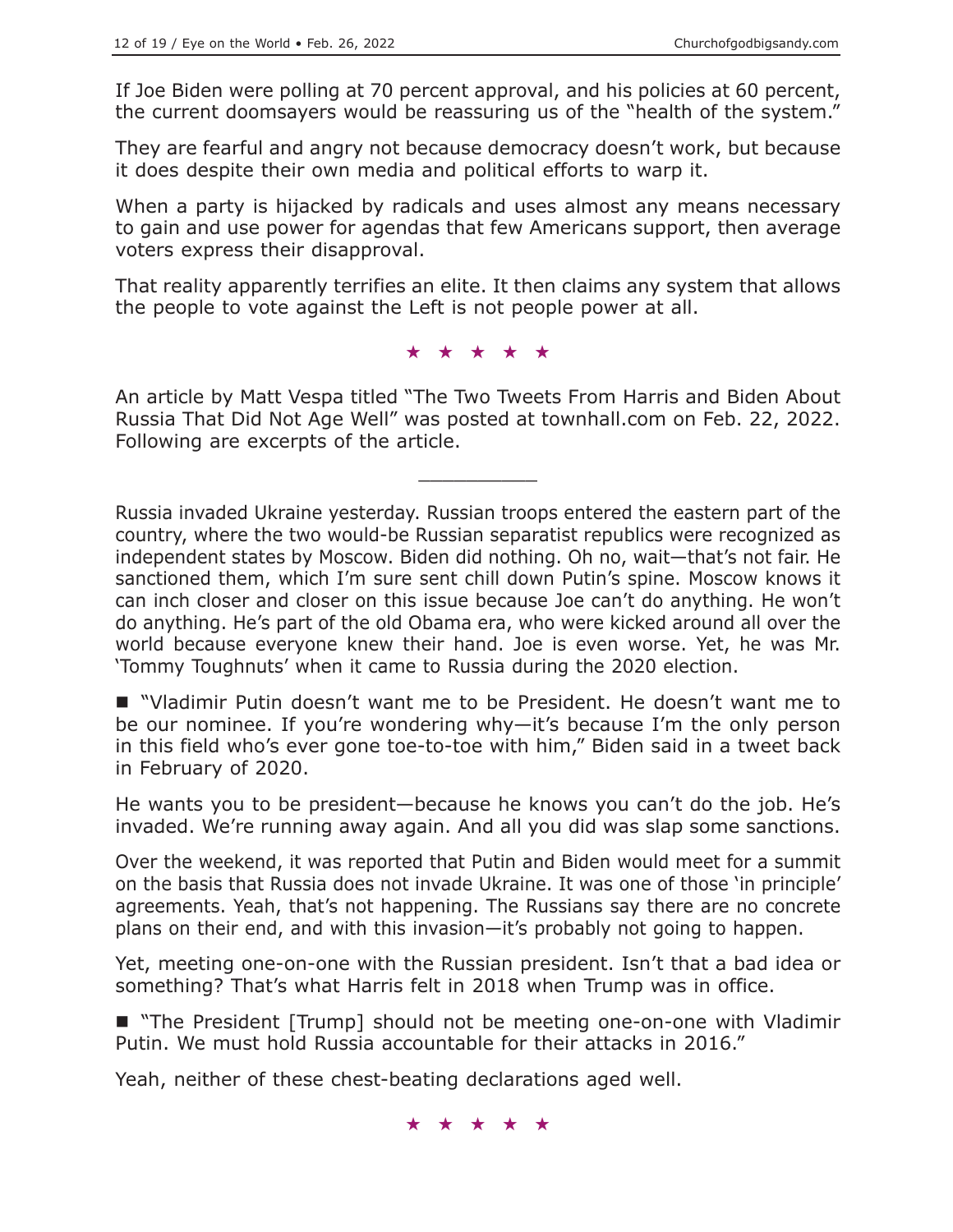An article by Trent Baker titled "GOP Sen. [John] Thune: Biden Energy Policy Meant to Push People Out of 'Fuel-Based Vehicles' " was posted at breitbart.com on Feb. 20, 2022. Following is the article.

 $\overline{\phantom{a}}$  , where  $\overline{\phantom{a}}$ 

Sunday on New York WABC 770 AM radio's "The Cats Roundtable," Senate Minority Whip John Thune (R-SD) argued that President Joe Biden and his administration intended to "push people out of" fuel-based vehicles with their energy policy.

Thune told host John Catsimatidis that Democrats want to be more "ecofriendly," so they have decided to push people toward electric vehicles.

"I think honestly, that's part of the strategy," Thune outlined. "I think it's to push people out of, you know, fuel-based vehicles. But you are absolutely going to crush the economy and a lot of middle-income families, many of whom are not going to be able to convert to [electric vehicles]."

"The requirements that we're going to have to meet in this country for the foreseeable future are going to have to be met with fuel oil, which we have an abundance of in this country, but because of policies that are out of whack relative to what the real economy is dictating, [is] not being developed," he added. "It's unfortunate and sad that the United States of America is going to go hat in hand to countries in the Middle East like the Saudis asking them to produce more energy so that we can fuel our economy here in the United States when we can do it on our own."

Thune also slammed Biden's decision to shut down the Keystone XL pipeline and instead "support" the Nord Stream 2 pipeline.

"The notion that the United States of America would shut down an American pipeline and yet . . . support one that Putin is using to keep his economy going . . . the irony of that and the absolute hypocrisy of that you can't even fathom," he concluded.

★★★★★

An article by Aurora Almendral titled "Lithium-Ion Batteries Are Fueling the Fire on a Burning Cargo Ship" was posted at qz.com on Feb. 21, 2022. Following is the article.

The cargo ship *Felicity Ace* is aflame from bow to stern with a lithium-ion battery fire that can't be put out with water alone.

 $\overline{\phantom{a}}$  , where  $\overline{\phantom{a}}$ 

The fire has been burning since Wednesday (Feb. 16), as the ship drifts in the Atlantic about 200 miles southwest of Portugal's Azores Islands. Its 22-person crew abandoned ship and was rescued on Thursday.

The ship left Germany on Feb. 10 and headed for the U.S. with about 4,000 Porsches, Bentleys and other luxury cars aboard, and some of those were electric vehicles. It's not clear if the batteries contributed to the fire starting in the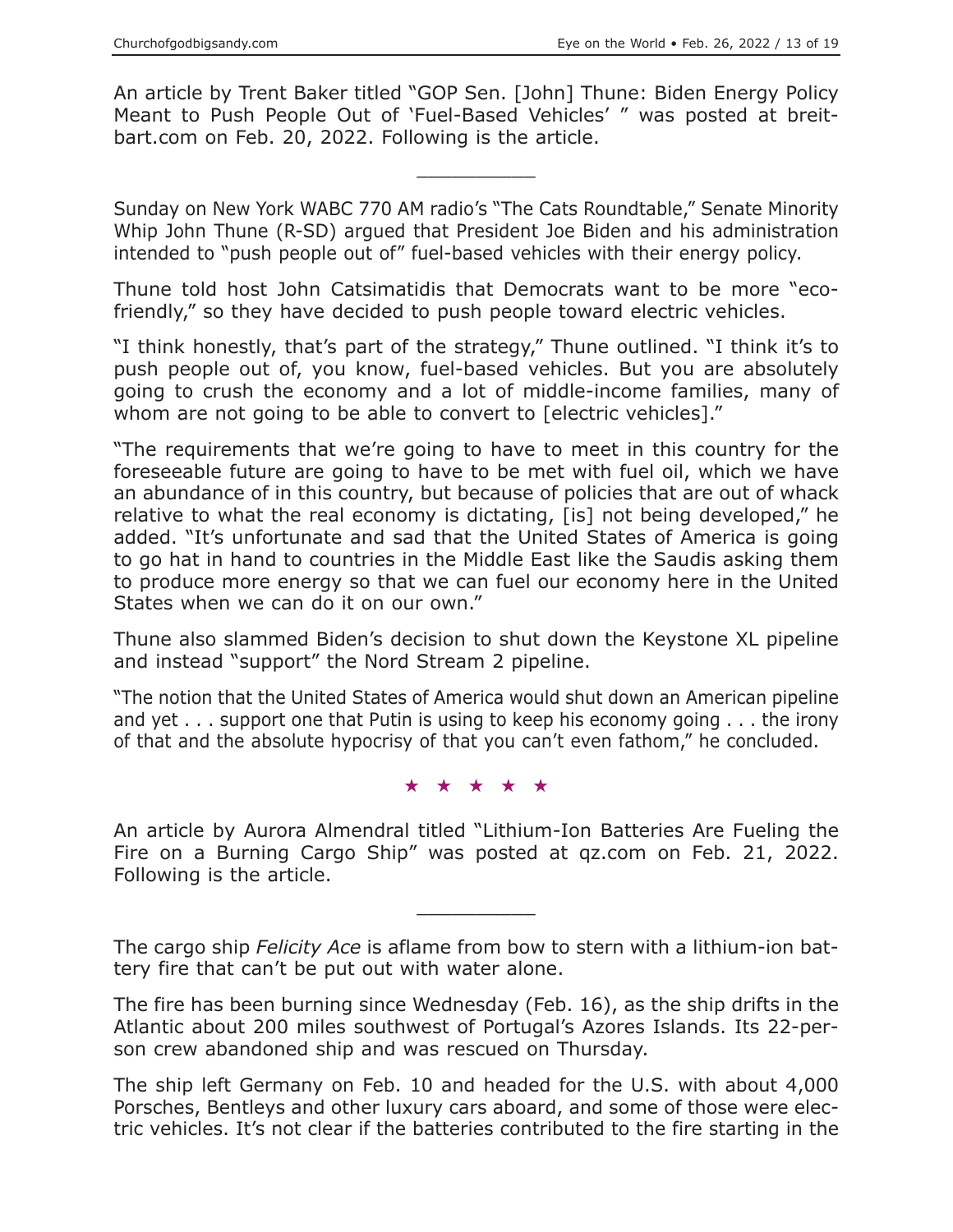first place—a greasy rag in a lubricant-slicked engine room or a fuel leak are the usual suspects in ship fires—but the batteries are keeping the flames going now. A forensic investigation will take months to determine the cause.

On Saturday, João Mendes Cabeças, captain of the port of Faial, the nearest Azorean island, told Reuters that the batteries in the ship's cargo are "keeping the fire alive." Cabeças added that reinforcements with specialist equipment to extinguish the fire were on their way. At the time of the interview, the fire hadn't reached the ship's fuel tank, but was closing in.

Large quantities of dry chemicals are needed to smother lithium ion battery fires, which burn hotter and release noxious gases in the process.

Pouring water onto the *Felicity Ace* wouldn't put out a lithium-ion battery fire, Cabeças told Reuters, and the added water weight could make the ship more unstable.

## **Lithium-ion batteries pose a special fire risk**

Electric vehicle fires are rare, but pose their own kind of flammability risk, and one that becomes heightened as EVs go mainstream. Large numbers of EVs grouped together, as when they are transported by cargo ship, or electric buses parked in an overnight lot, raise the risk that one flaming battery could ignite a chain reaction in adjacent batteries. According to a research proposal at the National Academy of Sciences' Transportation Research Board, "Lithium-ion battery fire risks are currently undermanaged in transit operations."

There have been more than 35 large lithium-ion battery fires since 2018, Paul Christensen, an expert in lithium fires, told the Financial Times, including a 13-ton Tesla megapack storage battery in Victoria Australia that burned for three days. An electric ferry in Norway caught fire in 2019, and in April 2021, a battery fire at a Beijing mall killed two firefighters.

In addition, car-carrying ships and ferries can face higher risks from fires, according to insurer Allianz Global's head of marine risk. Due to the internal areas not being divided to make it easier to transport cars, when a fire starts it can spread more easily.

## ★★★★★

Looking back to January 2015, an article by Chris Isidore titled "The Obama Oil Boom" was posted at cnn.com on Jan. 28, 2015. Following is the article.

 $\overline{\phantom{a}}$  , where  $\overline{\phantom{a}}$ 

The greatest oil boom in this nation's history has occurred during the tenure of self-proclaimed environmentalist Barack Obama.

Under Obama, the steady drop in U.S. oil production which had occurred virtually unchecked since 1971 has been reversed. Crude oil production has risen every year of his administration. It has jumped 72% since he took office, producing about 3.6 million additional barrels a day during that time.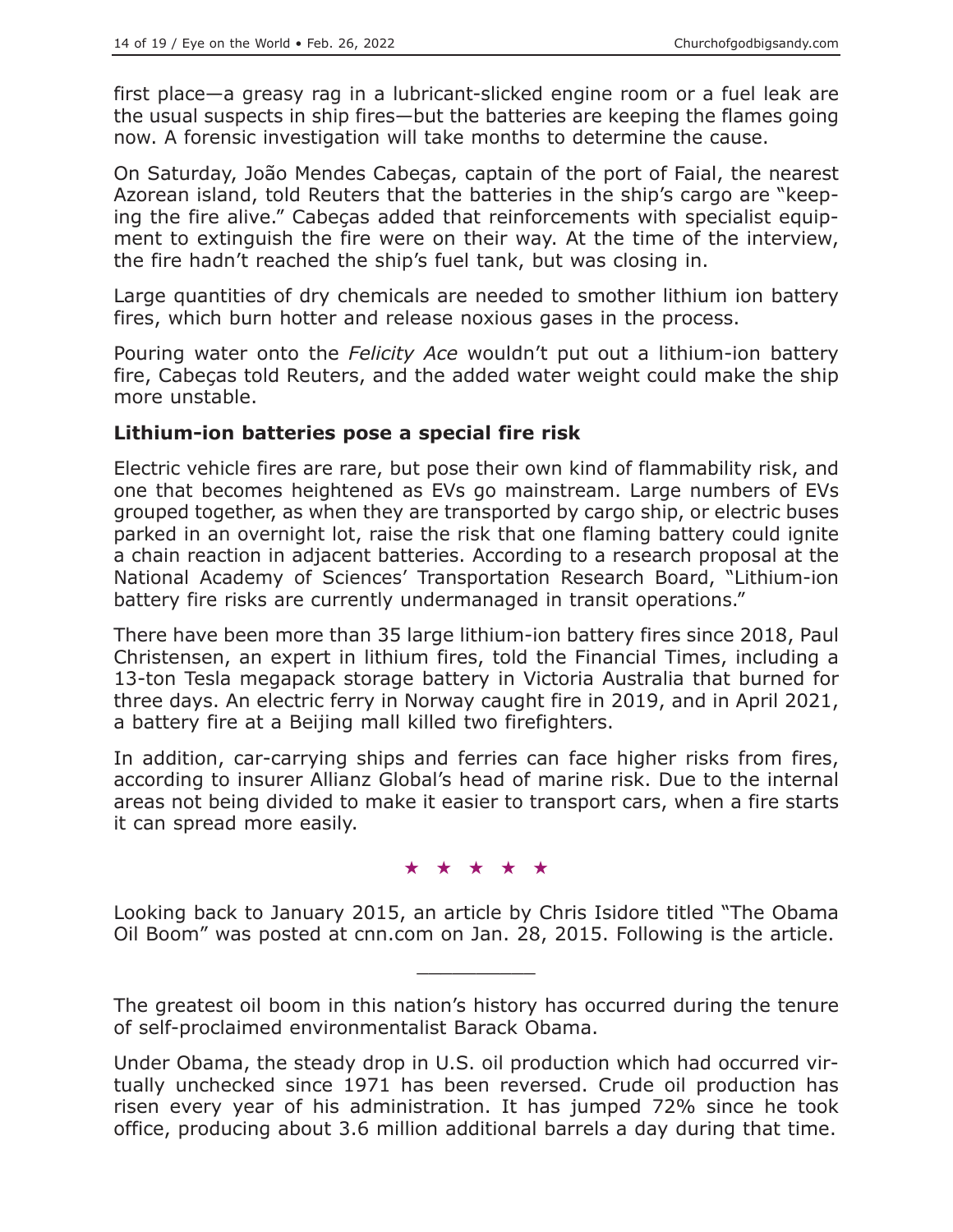Oil production has grown so much that last summer the nation caught and passed Saudi Arabia as the world's largest oil producer. Before Obama leaves office, domestic oil production could top the U.S. record set in 1970.

A combination of new technology, primarily fracking, has unlocked oil that was previously out of reach of drillers. That, coupled with high oil prices during much of his term has encouraged investment in the oil exploration, experts say.

The administration has been a bystander during the oil boom, neither encouraging nor discouraging it, they say.

"You can't credit or blame the president [for the oil boom]," said Tom Kloza, chief oil analyst with the Oil Price Information Service. "It's been the twin pillars of price and technology. It's capitalism at work."

Production is up only slightly on federal lands, contributing to the boom towns in North Dakota. But most of the gains have been on private land. Meanwhile, in the face of cheaper on-shore oil, production has fallen from expensive offshore wells leased from the federal government. Offshore production reached its peak in 2010, the year of BP's (BP) Deepwater Horizon disaster.

"This nation's energy renaissance has been totally dependent on private investment on private land," said Andy Radford. a senior policy adviser with the American Petroleum Institute.

Critics of the Obama administration, especially Republicans, have long accused him of not doing enough to encourage oil production.

President Obama speaking at an oil and gas production fields on federal lands in New Mexico in 2012.

The administration has taken some steps to limit production, including a temporary moratorium on drilling in the Gulf of Mexico in the wake of the Deepwater Horizon disaster and support for alternative energy. It has also proposed cutting \$4 billion in yearly tax breaks on the oil industry, but that never got past Republicans in Congress. The latest fight has been over the administration refusal to approve the Keystone XL Pipeline to carry oil from Canada and North Dakota to refineries and terminals on the Gulf Coast.

But the Obama administration has not tried to block the growth in fracking. This week it announced plans to allow offshore oil drilling along the Atlantic Coast from Virginia to Georgia. It would be the first time offshore drilling would be allowed there. The proposal brought criticism from Obama's usual allies in the environmental community and the oil industry complained that it didn't open enough offshore areas to drilling,

Despite environmentalists' anger over the offshore drilling proposal, Athan Manuel, a lobbyist for the Sierra Club, says the administration has been a friend to the environment on oil issues.

He could have done more to regulate fracking, he said, but even with much tougher rules "the fracking boom would have happened."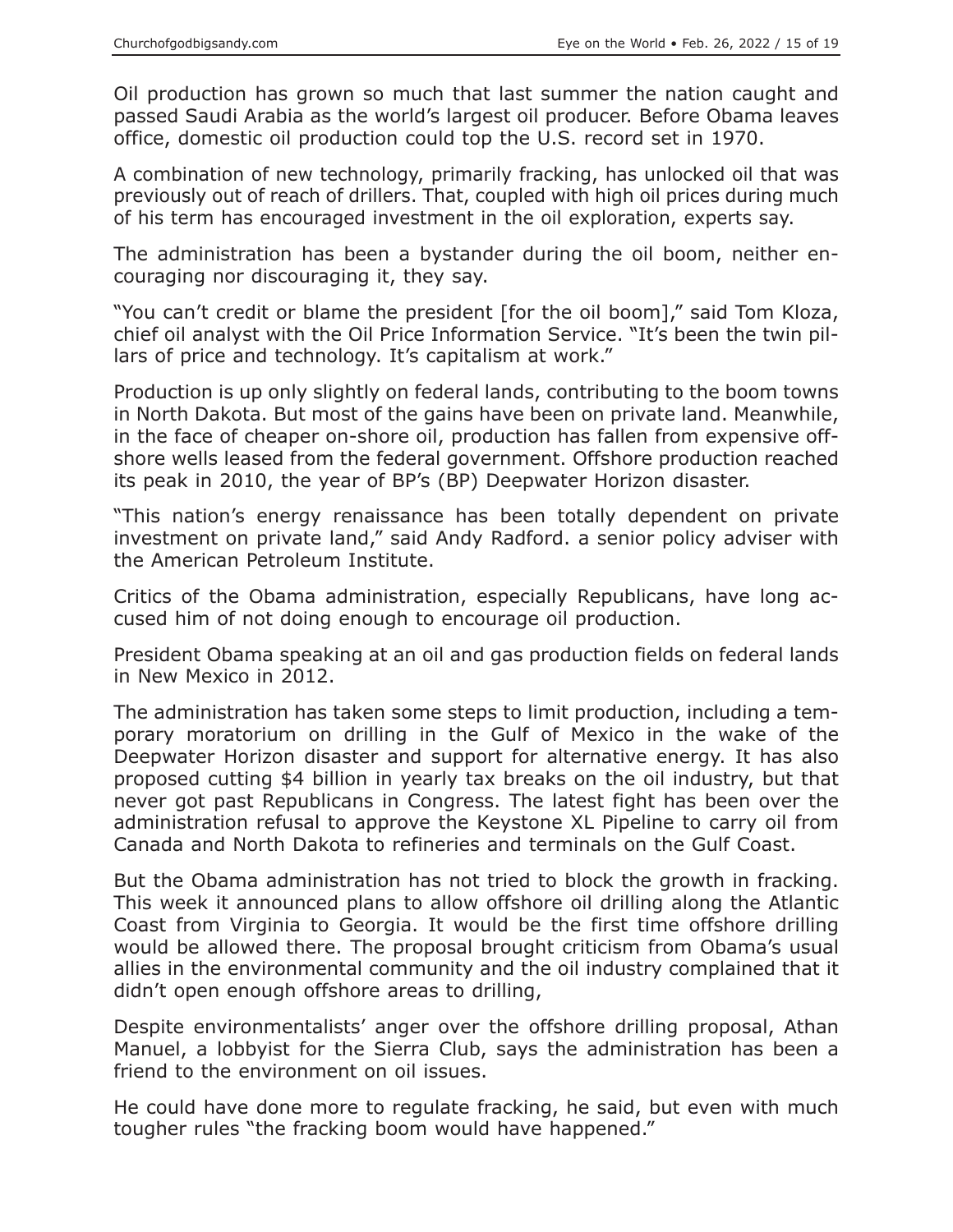"It's harder to regulate on private land," said Manuel. "With Bush we were fighting over drilling on public land."

Especially the new fuel economy standards his administration has implemented. They'll require automobiles to get an average of 54 miles per gallon by 2025, roughly double from when he took office, and that will have a huge impact on limiting demand for oil.

#### ★★★★★

Looking back to August 2019, an article by Dan K. Eberhart titled "Thank Trump for America's New Oil Markets" was posted at cnn.com on Aug. 9, 2019. Following is the article.

 $\overline{\phantom{a}}$  , where  $\overline{\phantom{a}}$ 

President Trump has made good on his promise to put "America First." That fact is perhaps most evident in his economic policy, specifically his treatment of the US energy sector.

Trump is using America's vast oil and natural gas resources as a tool of influence around the world. The administration is joining its desire to expand America's access to overseas oil and gas markets—with the more significant aim of advancing its national security goals.

This tariff-based strategy is a far more aggressive use of energy diplomacy than we are used to seeing out of Washington and will benefit our country, both in economic growth and geopolitical power.

Indeed, failing to seize on America's energy dominance and create economic opportunities for ourselves would be a failure of leadership, especially given that the United States saw the most massive annual increase in oil and natural gas production in history last year.

As a result of the shale boom, the US is the world's largest oil producer, with output expected to average 12.4 million barrels a day this year and 13.3 million barrels a day in 2020. Likewise, America is the world's largest producer of natural gas, producing an average of 91.3 billion cubic feet of LNG a day this year and 92.7 billion cubic feet a day in 2020.

Global oil production outpaced demand by 900,000 barrels a day in the first half of the year. Last year, global oil production grew by 2.2 million barrels a day, more than double the 10-year average. The entirety of that net growth came from new US barrels, mainly light sweet crude from Permian Basin shale in west Texas and New Mexico.

As output continues to grow over the next decade, new barrels of crude and molecules of gas will need to find markets abroad. That's because US refiners, petrochemical makers and electric utilities have run out of capacity to process more American energy supplies. This is a big reason why expanding energy export markets is a priority for the Trump administration.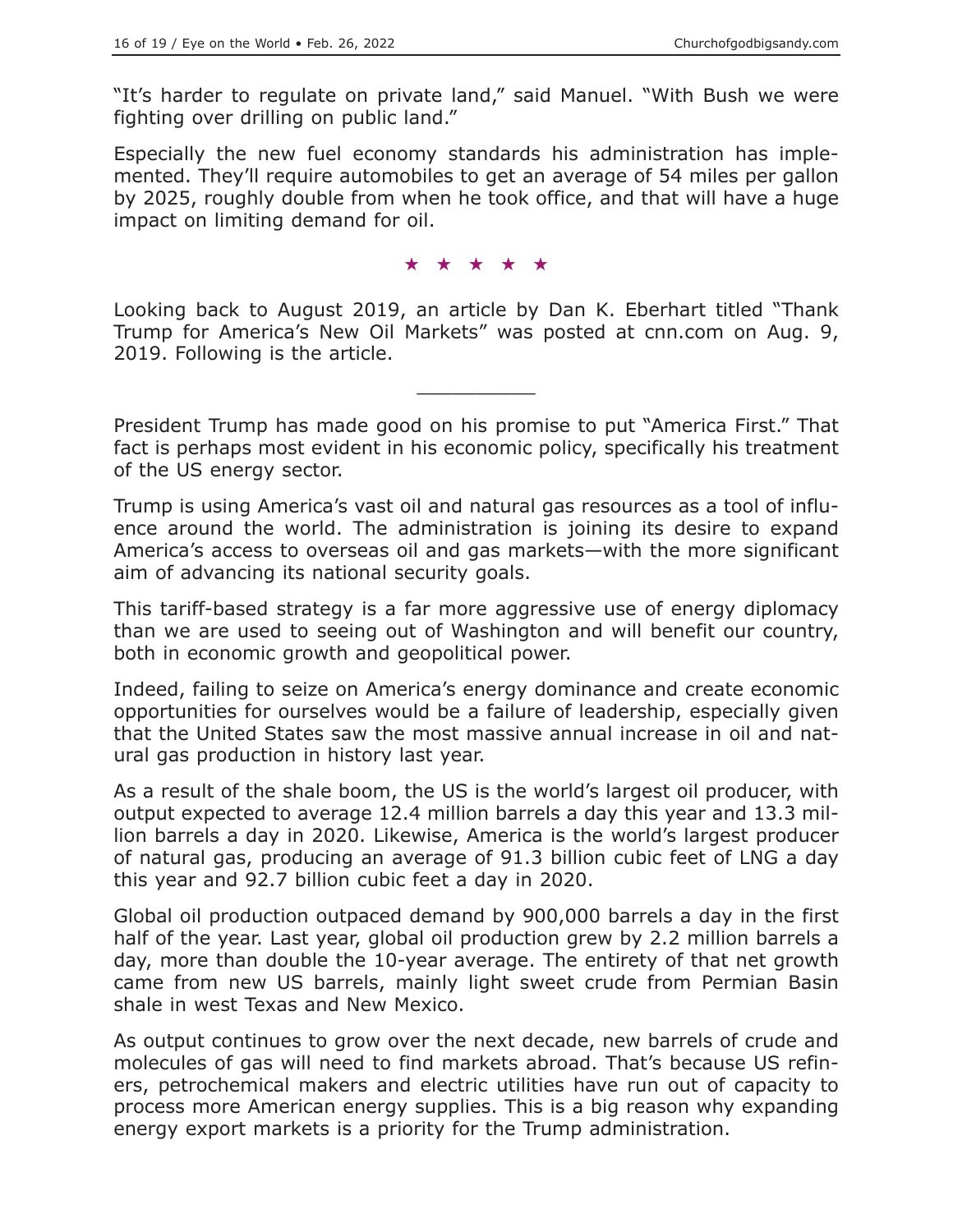Trump has advanced this strategy on several fronts. He has hit bad actors like Iran and Venezuela, two big OPEC producers, with harsh sanctions that have dramatically reduced their ability to fund their activities with oil revenue. Meanwhile, Trump has helped persuade Saudi-led OPEC to continue making price-supportive supply cuts of 1.2 million barrels a day. The net effect has made room for growing US oil production, which is now singlehandedly meeting the growth in global oil demand.

This is no small feat, but it does require some political will to sustain. Trump has been criticized for keeping close ties with the Saudi leadership and Crown Prince Mohammed bin Salman, in particular, following the murder of Saudi journalist and US resident Jamal Khashoggi, including vetoing Congress's attempts to block US arms sales to Riyadh.

The administration has also maintained Obama-era sanctions on Russia that limit Moscow's long-term capacity to develop its oil reserves. It is now considering new measures that would target new Russian gas pipelines into Europe. Trump's objective is to make Europe less vulnerable to Kremlin influence while making more room for US exports of liquefied natural gas (LNG).

At present, Russia is the dominant gas supplier to Europe, accounting for nearly 40% of the market. Such dependence weakens US allies in Europe and gives Putin significant influence over the continent.

Trump thinks the US can help Europe reduce the use of Russian gas while making a buck off America's own LNG exports. Weaning the continent off Russian gas won't be easy since Russia's pipelines can typically deliver gas cheaper than US LNG can be shipped to Europe. But even modest success would be great for America, both in economic and national security terms.

Asia has been trickier. The US trade war with China, the world's fastest-growing energy market, has hurt American oil and gas producers. China's retaliatory tariffs on US LNG have eliminated that market for US exporters. China has also largely halted imports of US oil this year as the trade war has ramped up, yet the country has not slapped tariffs on our oil.

Vast US energy supplies remain a crucial bargaining chip—one that Trump continues to play—in broader trade negotiations between energy-hungry China and the US. If the net result is a fair trade deal with Beijing that includes long-term supply agreements for oil and gas, America's producers and the business community, in general, will be pleased.

India, the world's third-largest oil importer, has already begun replacing Iranian barrels with American ones after many thought New Delhi would defy U.S. sanctions. China has also reduced its Iranian imports but has not halted them altogether. Beijing paid the price for continuing to buy Iranian oil, though, with the US blacklisting one of China's top trading firms, Zhuhai Zhenrong.

Trump's sanctions on Iran have slashed the Islamic Republic's exports to historic lows—from 2.4 million barrels a day in early 2018 to well below 500,000 barrels a day today. Iran's economy is faltering. The same goes for Vene-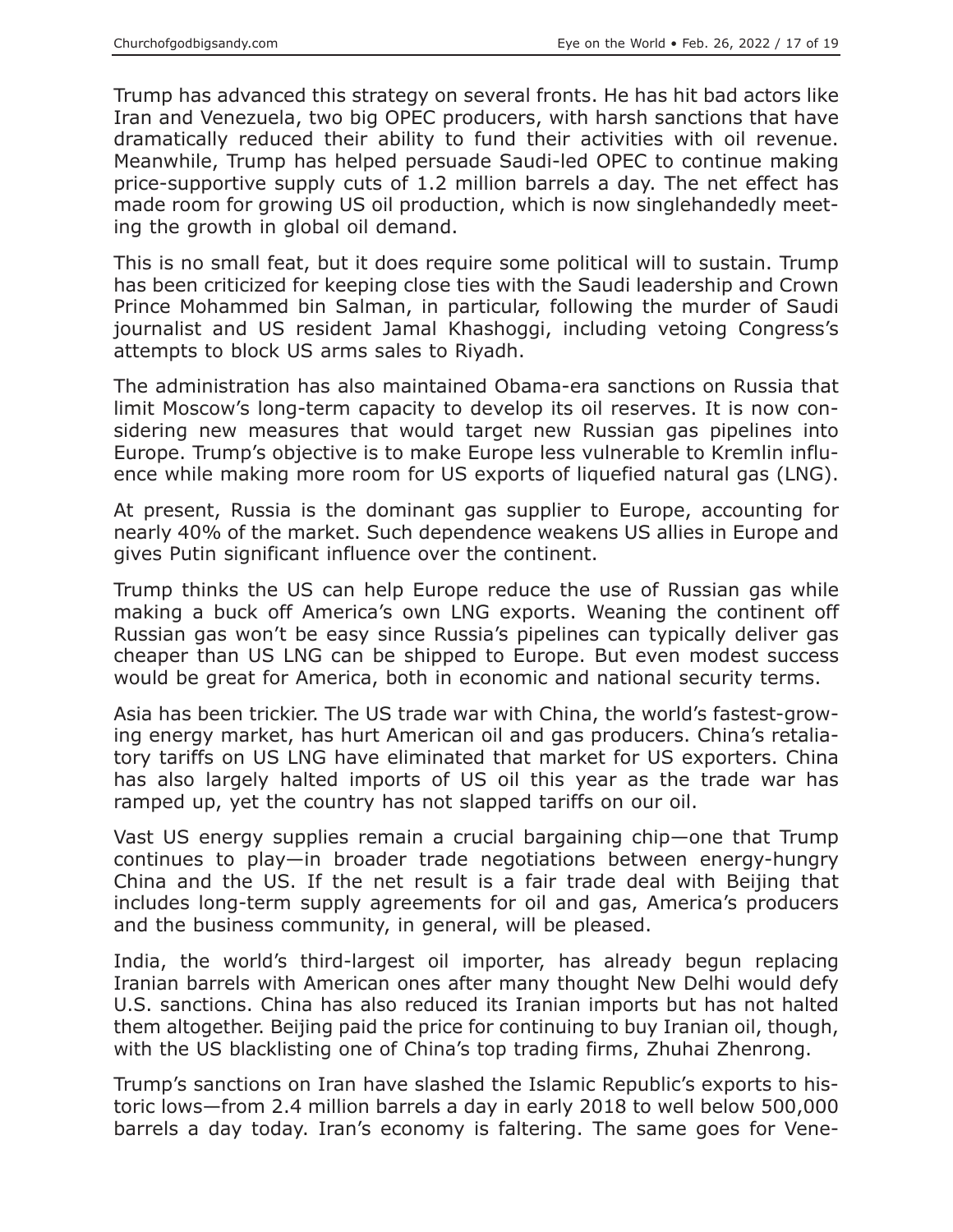zuela, which some think could see output fall below 500,000 barrels a day by the end of this year from nearly 2 million barrels a day in 2017.

Meanwhile, the US keeps gaining market share. The International Energy Agency believes the US will account for 70% of the total increase in global oil production capacity to 2024, adding a massive 4 million barrels a day in output. That should push America past Russia in oil exports and close to Saudi Arabia.

Trump understands the current opportunity for the United States to gain the upper hand on economic and national security matters. And he is pushing it to the limit all in the name of putting America first.

★★★★★

An article by Caroline Klapp titled "Oakwood Adventist Basketball Team [in Huntsville, Ala.] Plans to Forfeit; AHSAA [Alabama High School Athletic Association] Won't Change Playoff Time Scheduled During Sabbath" was posted at waff.com on Feb. 18, 2022. Following is the article.

A group of Huntsville High School students is being put to the test, but this one doesn't require a pen or pencil. It's all about standing strong in their faith.

 $\overline{\phantom{a}}$  , where  $\overline{\phantom{a}}$ 

WAFF learned the Oakwood Adventist Academy High School Varsity Boys Basketball Team is planning to forfeit a playoff game Saturday, giving up a chance for a state championship. That's because the game falls on the Sabbath for Seventh-day Adventists.

The team advanced to the sweet sixteen playoff round after winning a game Tuesday. When they learned they were given a 4:30 p.m. game time, they asked the Alabama High School Athletic Association and other teams in the regional tournament if they would switch them to the 7:30 p.m. game. WAFF is told the AHSAA denied that request.

"When God created the earth, on the seventh day he rested, he calls us to rest on that day and give that day to him. I'm not going to play on that day no matter what, because it's bigger than basketball," senior team captain Raynon Andrews said.

Andrews says it's a very hard reality for his team who has poured so much into this season, making it further in the playoffs than any other boys' basketball team in the school's history.

"People want us to play, they say, 'just play on Saturday,' but I got to stick to my faith and stand up for what's right and believe God will make a way for us to play," Andrews said.

Athletic director for Oakwood Adventist Academy Calvin Morton says it's a simple switch.

"We're not asking to change a venue, we're not asking to change a date," Morton said. "We're just simply asking to change a 4:30 time to a 7:30 time